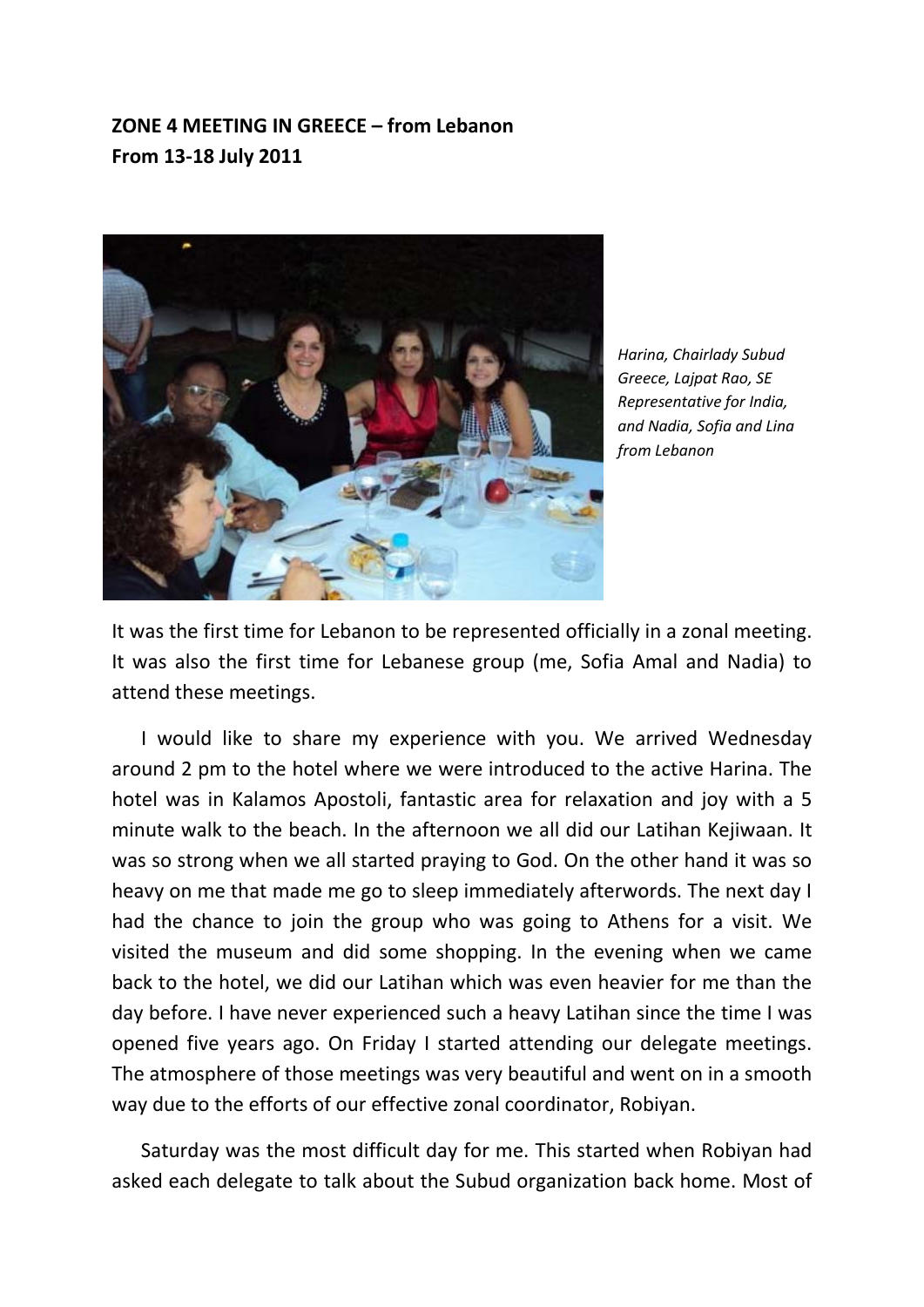them explained about the good conditions of the organization in their countries. Some said they needed extra support in order to be become more effective. Then the turn came to Lebanon. I explained the situation of the shrinking members due to many reasons. And the great need for some support in order to get Subud premises back home. I also thanked Robiyan and the international helpers Dorinda and Hassan who visited us lately for the great push they gave in order to attend these meetings.

All went fine till the time when Robiyan had opened the subject about Lebanon. I asked him if I could add an extra thing. I took a long breath but I couldn't hold myself and tears started coming out of my eyes heavily when I started talking about my country and the stressful conditions we had been living in. I added that in addition to our own private and personal problems that everyone has in all countries, the wars, the political and economical situation, had put extra burden on our shoulders which increased the depression and stress to most of the people there. I also explained that we might not have felt the disastrous conditions when we were back home because we all had lived in the same situation, but all the international helpers who had visited Lebanon in the past few years had felt the worries in our inner due to the political situations. And I remember that Hassan and later Robiyan used to do Latihan twice a day for Lebanon when they had been there. It was the first time for me to feel the difference of my inner state in such a strong way. It was maybe due to the peaceful atmosphere the Latihan had given, or due to the effects of those calm delegates who had come from peaceful and strong countries. Later, it was suggested that the next day the Latihan Kejiwaan would be dedicated to Lebanon and to Indonesia due to the earthquake since this day it was dedicated to Greece due to the economical situation. By that day I felt as if a peaceful and strong energy had been transmitted to Lebanon and I was relieved then after.

 Finally, all that I could say is that I think the impact of the Latihan Kejiwaan was very effective and powerful on all in general, and on me in particular that made me for the first time in my whole life behave in that strange way. I would like to apologize to the delegates who had attended that meeting because I might have been changed the peaceful atmosphere into a dramatic one.